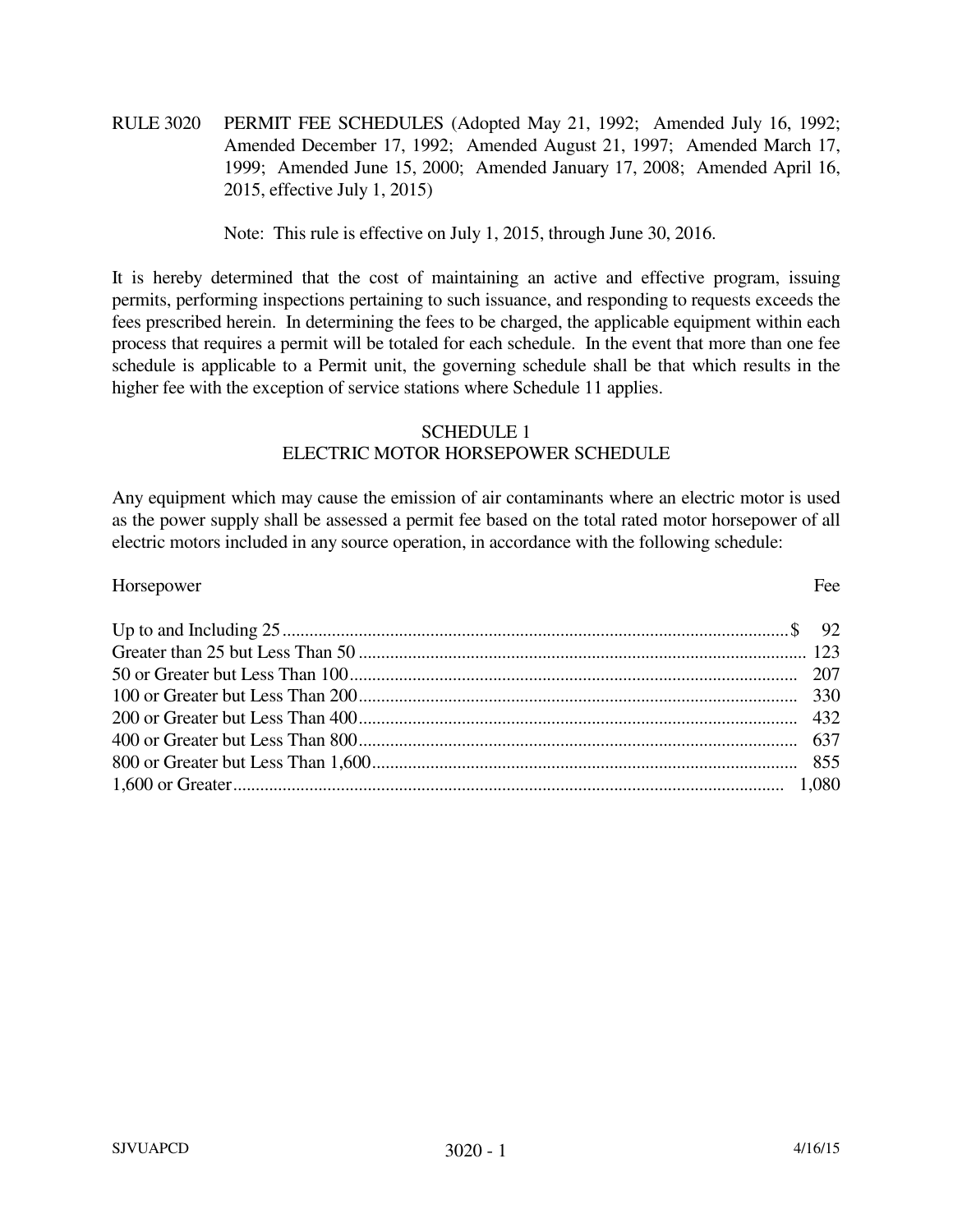### SCHEDULE 2 FUEL BURNING EQUIPMENT SCHEDULE

Any equipment which may cause the emission of air contaminants in which fuel is burned, with the exception of incinerators which are covered in Schedule 4 and electric power generating facilities which are covered in Schedule 8, shall be assessed a permit fee based upon the design fuel consumption of the equipment expressed in million British Thermal Units (MMBTU) per hour using gross heating values of the fuel in accordance with the following schedule:

### MMBTU Per Hour Fee

| 1,080 correct material continuum contract and the correct of the correct of the correct of the correct of the correct of the correct of the correct of the correct of the correct of the correct of the correct of the correct |  |
|--------------------------------------------------------------------------------------------------------------------------------------------------------------------------------------------------------------------------------|--|

#### SCHEDULE 3 ELECTRIC ENERGY SCHEDULE

Any equipment which may cause the emission of air contaminants and which uses electric energy, with the exception of electric motors covered in Schedule 1, shall be assessed a permit fee based on the total kilovolt ampere (KVA) rating, in accordance with the following schedule:

### Kilovolt Amperes Fee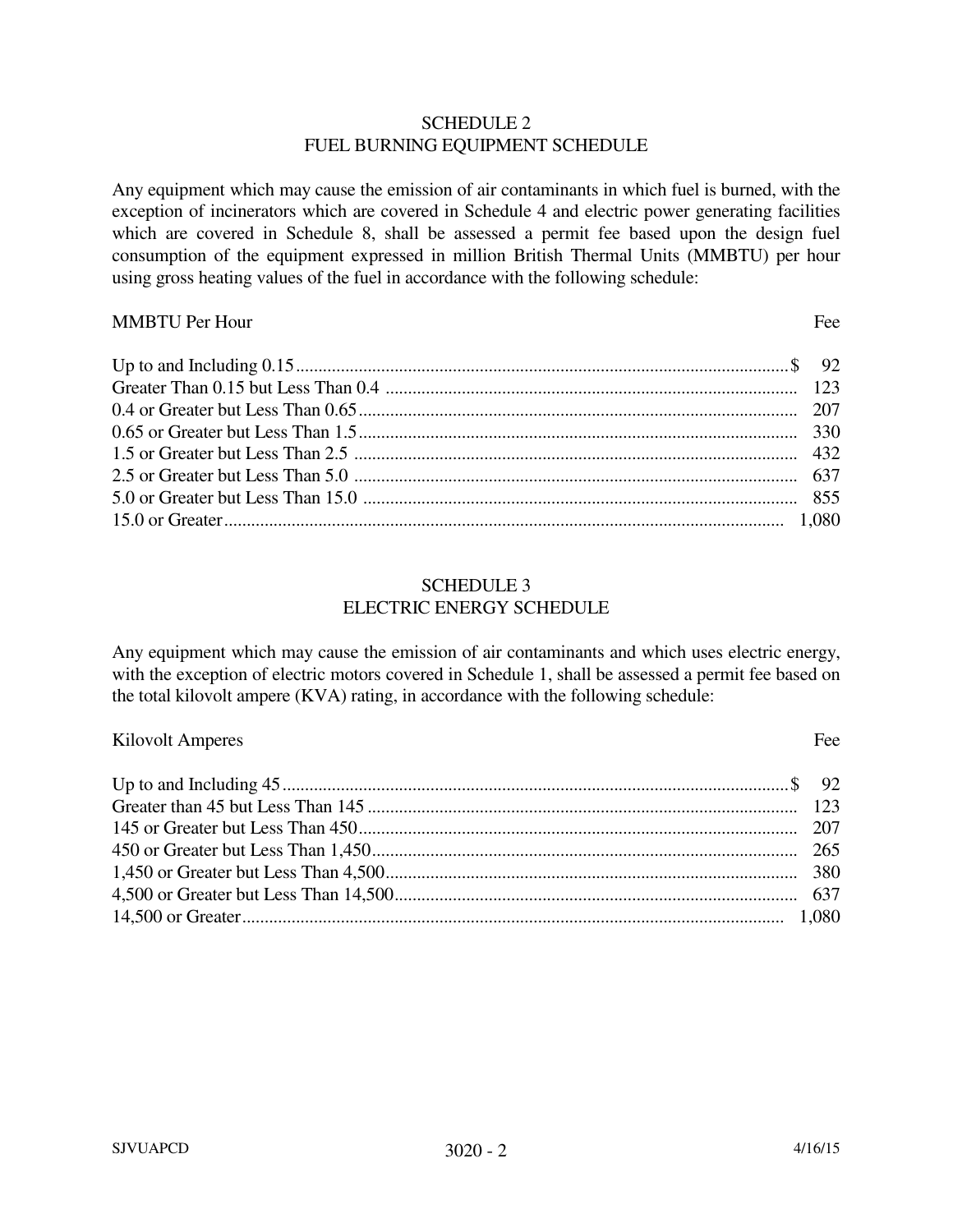### SCHEDULE 4 INCINERATOR SCHEDULE

Any equipment designed and used primarily to dispose of combustible refuse by wholly consuming the material charged and leaving only the ashes or residue shall be assessed a permit fee based on the following schedule of the maximum horizontal inside cross-sectional area, in square feet, of the primary combustion chamber:

# Area in Square Feet Fee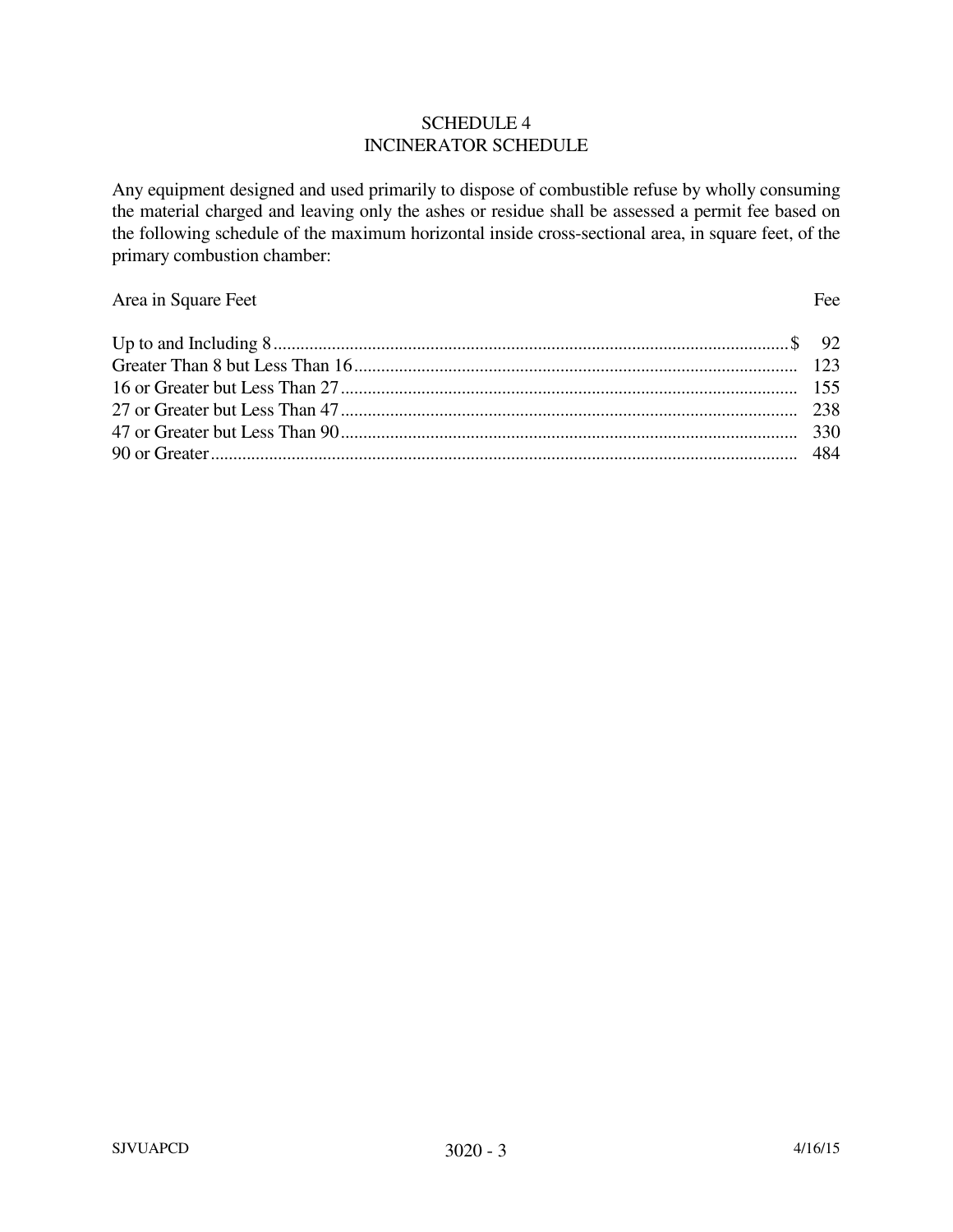### SCHEDULE 5 STATIONARY CONTAINER SCHEDULE

Any stationary tank, reservoir, or other container, the contents of which may emit an air contaminant, except those owned or operated by a small producer as defined in Rule 1020 (Definitions) shall be assessed a permit fee based on the following schedule of capacities in gallons or cubic equivalent:

## Gallons Fee

Any stationary tank, reservoir, or other container, owned and operated by a small producer, as defined in Rule 1020 (Definitions), the contents of which may emit an air contaminant shall be assessed a permit fee based on the following schedule of capacities in gallons or cubic equivalent:

## Gallons Fee

## SCHEDULE 6 MISCELLANEOUS SCHEDULE

Any source operation which may cause the issuance of air contaminants as defined in Rule 1020 (Definitions), which is not included in other schedules shall be assessed a permit fee of \$111 per source operation.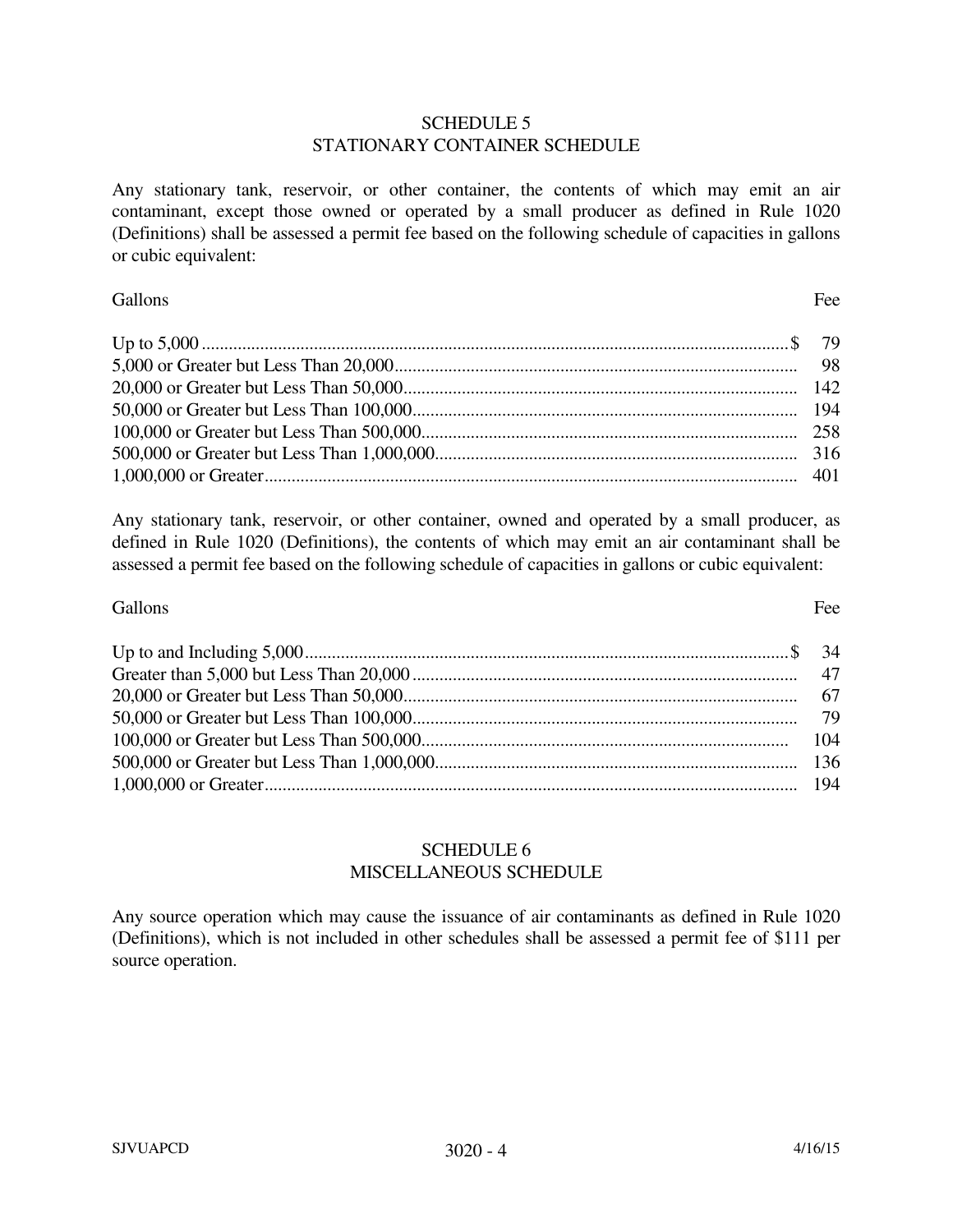## SCHEDULE 7 RESOURCE RECOVERY SCHEDULE

Any equipment which may cause the emission of air contaminants from the combustion of tires or other waste material used for the generation of electric power shall be assessed a permit fee based on the gross output of the electric generating equipment in accordance with the following schedule:

## Kilowatts Fee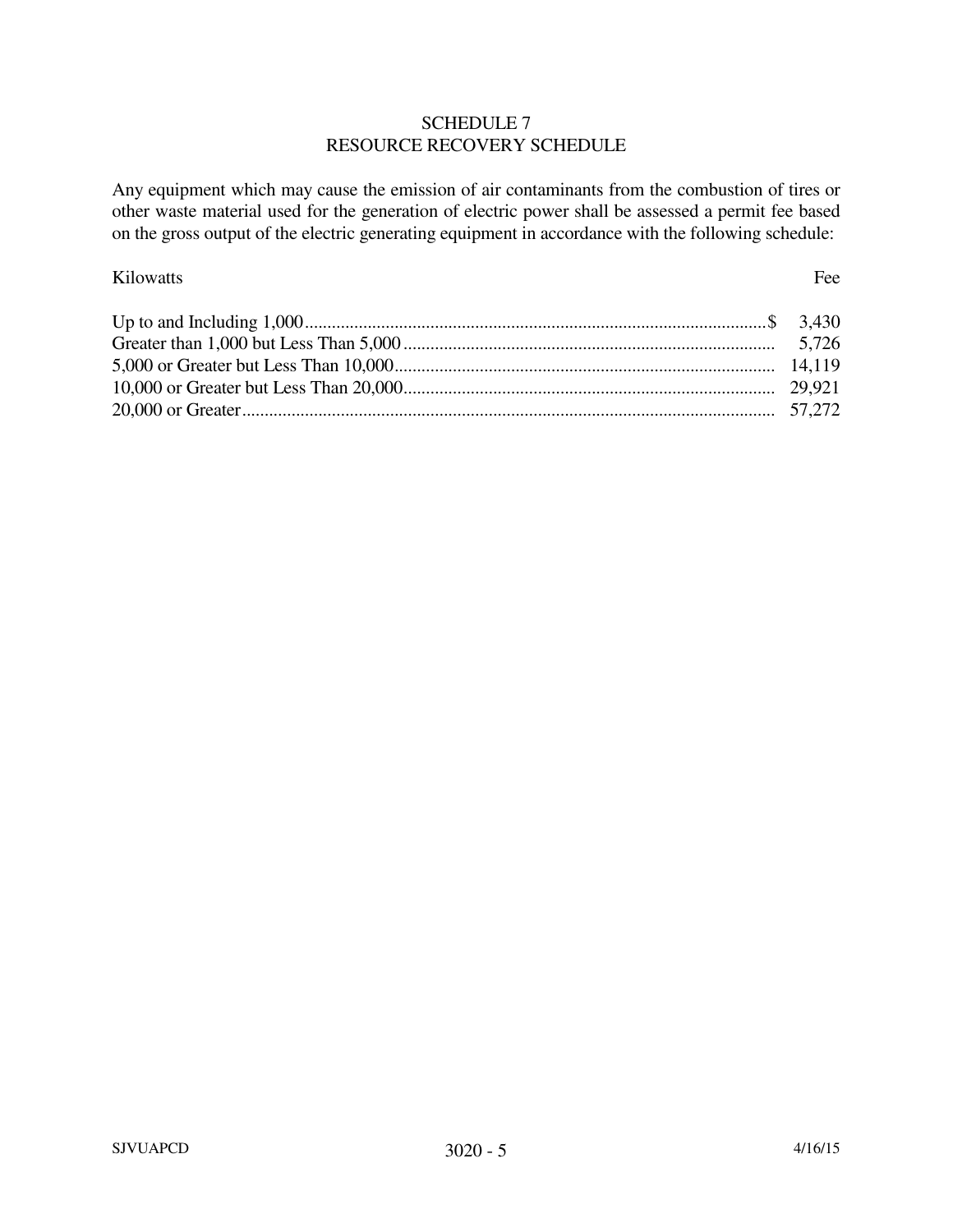#### SCHEDULE 8 ELECTRIC GENERATION SCHEDULE

A. Any equipment not subject to paragraph B, which may cause the emission of air contaminants from the combustion of fossil or wood-derived fuel (including agricultural waste or biomass) for the generation of electric power shall be assessed a permit fee based on the gross output of the electric generating equipment, in accordance with the following schedule. No other fees shall apply to permitted equipment associated with the electrical generating equipment.

## Kilowatts Fee

B. Any new equipment constructed on or after March 17, 1999 with a gross electric output of 35,000 kilowatts or greater, which may cause the emission of air contaminants from the combustion of fossil or wood-derived fuel (including agricultural waste or biomass) for the generation of electric power shall be assessed a permit fee based on the gross output of the electric generating equipment in accordance with the following schedule. No other fees shall apply to permitted equipment associated with the electrical generating facility.

## Kilowatts Fee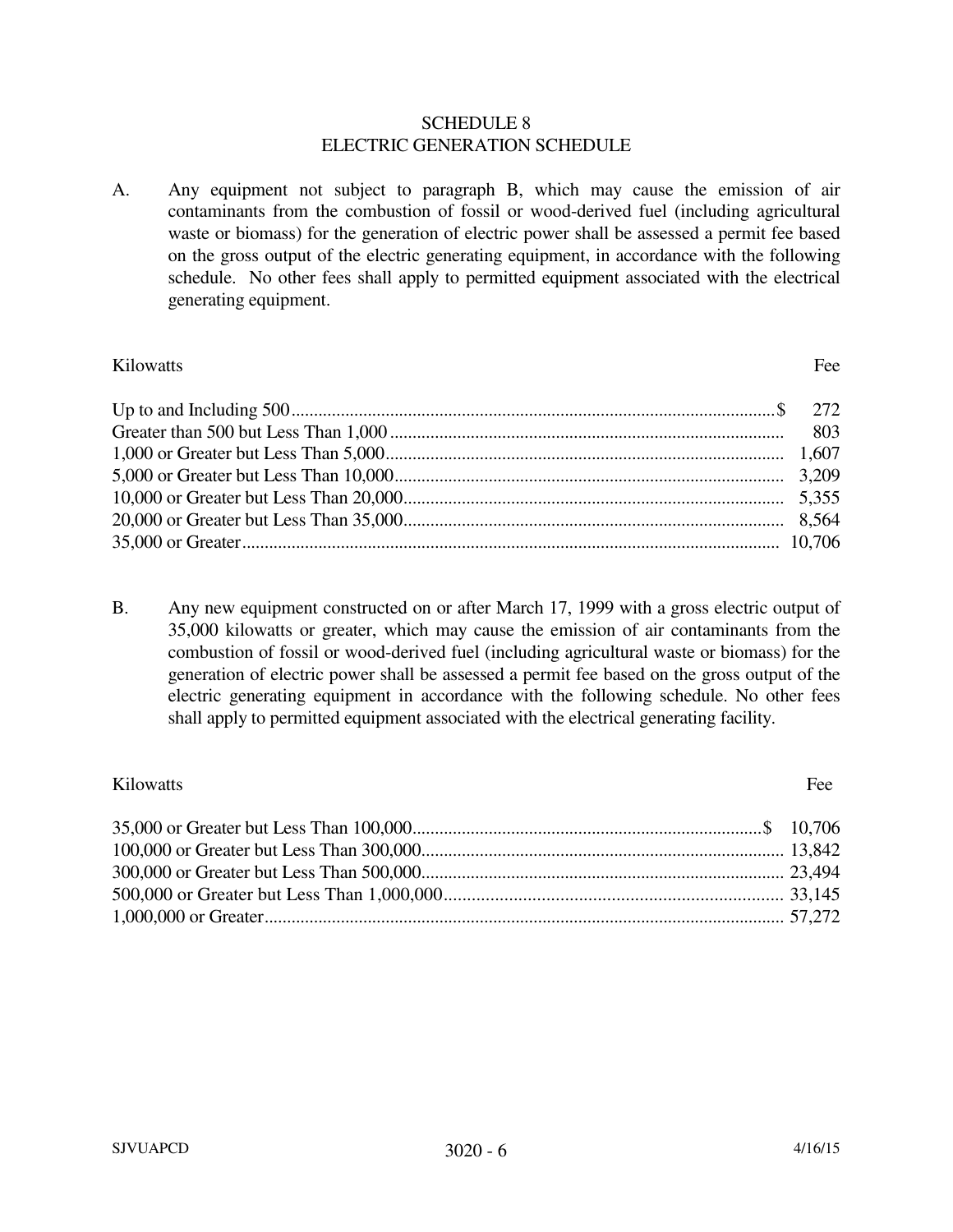### SCHEDULE 9 STEAM-ENHANCED CRUDE OIL PRODUCTION WELL SCHEDULE

Steam-enhanced crude oil production wells, except those owned by a small producer, shall be assessed a permit fee of \$9.79 per well. A single permit authorizing 150 or more steam-enhanced crude oil production wells not served by a vapor recovery system and not owned by a small producer shall be assessed a permit fee of \$1,468.

Steam-enhanced crude oil production wells owned by a small producer shall be assessed a permit fee of \$4.90 per well. A single permit authorizing 150 or more steam-enhanced crude oil production wells owned by a small producer and not served by a vapor recovery system shall be assessed a permit fee of \$734.

## SCHEDULE 10 INTERNAL COMBUSTION ENGINE SCHEDULE

Any stationary piston type internal combustion engine of greater than 50 brake horsepower shall be assessed a permit fee based on the following schedule of horsepower:

#### Brake Horsepower Fee

## SCHEDULE 11 FUEL DISPENSING EQUIPMENT SCHEDULE

Any fuel dispensing equipment (including stationary fuel storage tanks, dispensers, and associated piping) established at a single location which is primarily used for the purpose of fueling vehicles and equipment shall be assessed a permit fee. Systems that require additional testing for each grade of fuel dispensed by a nozzle shall be assessed a permit fee based on the number of grades of fuel that can be dispensed at each nozzle at a fee of \$36 per grade per nozzle. All other fuel dispensing equipment will be assessed a permit fee based on the number of fuel dispensing nozzles at a fee of \$36 per nozzle.